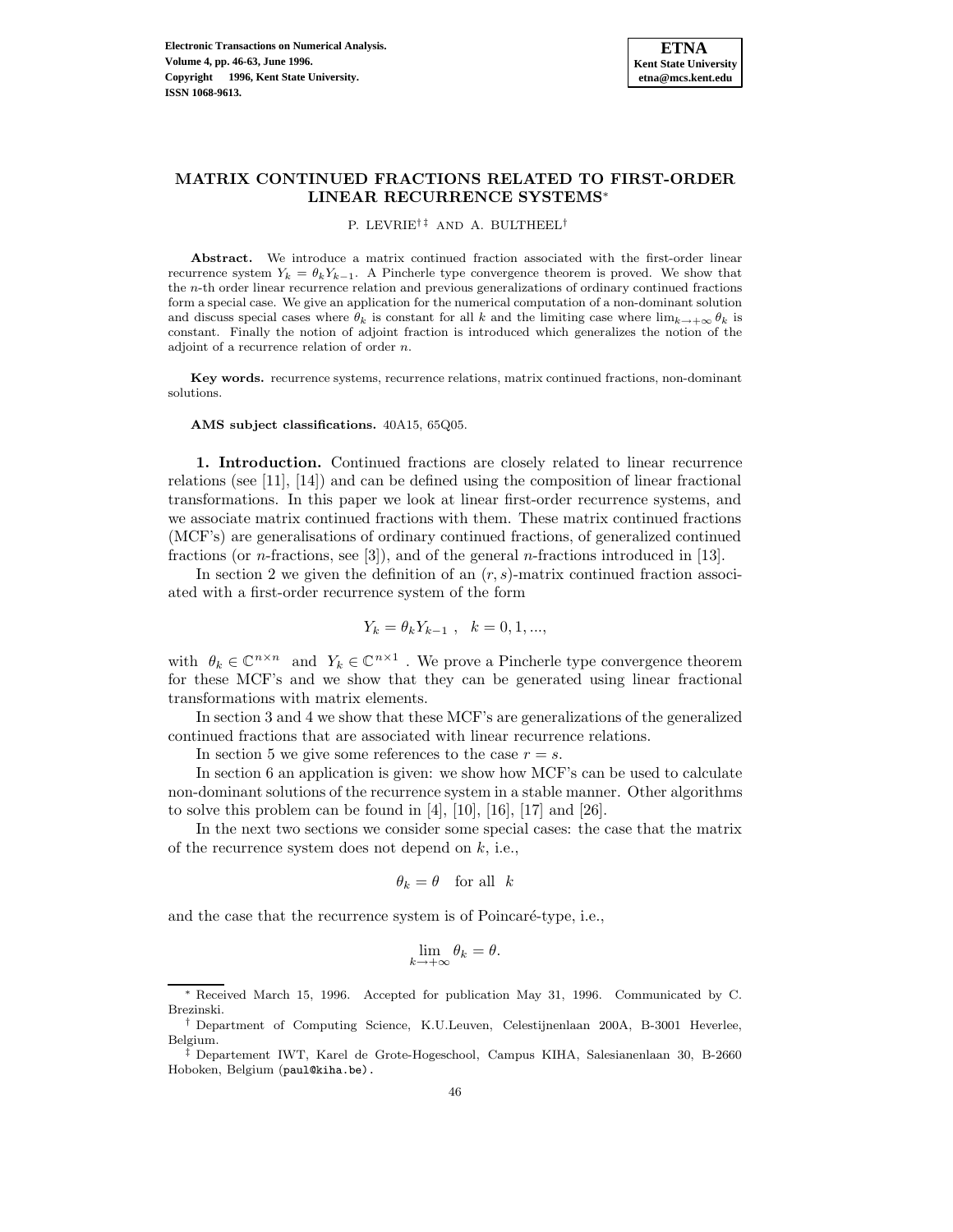In each of these cases we prove that if the eigenvalues of  $\theta$  are all different in modulus, then the associated MCF's converge. Furthermore we look at the convergence of some sequences associated with these MCF's.

In the final section we look at the adjoint recurrence system and discuss duality.

**2. Matrix Continued Fractions: Definitions.** We consider the first-order recurrence system

(2.1) 
$$
Y_k = \theta_k Y_{k-1} , \quad k = 0, 1, ...,
$$

with  $Y_k \in \mathbb{C}^{n \times 1}$  and  $\theta_k \in \mathbb{C}^{n \times n}$ , where we assume that all  $\theta_k$  are nonsingular. The matrices  $\theta_k$  are divided into four blocks

$$
\theta_k = \left( \begin{array}{cc} c_k & d_k \\ a_k & b_k \end{array} \right)
$$

with  $c_k \in \mathbb{C}^{r \times r}$ ,  $d_k \in \mathbb{C}^{r \times s}$ ,  $a_k \in \mathbb{C}^{s \times r}$ ,  $b_k \in \mathbb{C}^{s \times s}$  and with  $r + s = n$ .

This leads to a splitting up of the vectors  $Y_k$  into two parts:

$$
Y_k = \left(\begin{array}{c} Y_k^{(1)} \\ Y_k^{(2)} \end{array}\right)
$$

with  $Y_k^{(1)} \in \mathbb{C}^{r \times 1}$  and  $Y_k^{(2)} \in \mathbb{C}^{s \times 1}$ .

A solution  $Z_k$  of this system is completely determined by the initial value  $Z_{-1}$ :

$$
Z_k = \Theta_k Z_{-1} \quad , \quad k = 0, 1, \ldots,
$$

with

$$
\Theta_k = \theta_k \theta_{k-1} \dots \theta_1 \theta_0.
$$

We use the following notation for the blocks of  $\Theta_k$ :

$$
\Theta_k = \left( \begin{array}{cc} C_k & D_k \\ A_k & B_k \end{array} \right) = \left( \begin{array}{cc} c_k & d_k \\ a_k & b_k \end{array} \right) \cdot \left( \begin{array}{cc} c_{k-1} & d_{k-1} \\ a_{k-1} & b_{k-1} \end{array} \right) \cdot \ldots \cdot \left( \begin{array}{cc} c_0 & d_0 \\ a_0 & b_0 \end{array} \right).
$$

If  $X_k \in \mathbb{C}^{n \times n}$  satisfies

$$
X_k = \theta_k X_{k-1} \quad , \quad k = 0, 1, \dots,
$$

with  $X_{-1}$  regular, then the columns of  $X_k$  constitute n linearly independent solutions of (2.1). Such a sequence  $X_k$  is called a fundamental system of solutions of (2.1).

We define the  $(r, s)$ -matrix continued fraction (MCF) associated with the firstorder recurrence system (2.1) by its sequence of approximants

$$
\frac{A_k}{B_k}, \quad k = 0, 1, 2, \dots,
$$

where the division of matrices should be interpreted as a multiplication from the left with the inverse

$$
\frac{P}{Q} = Q^{-1}P.
$$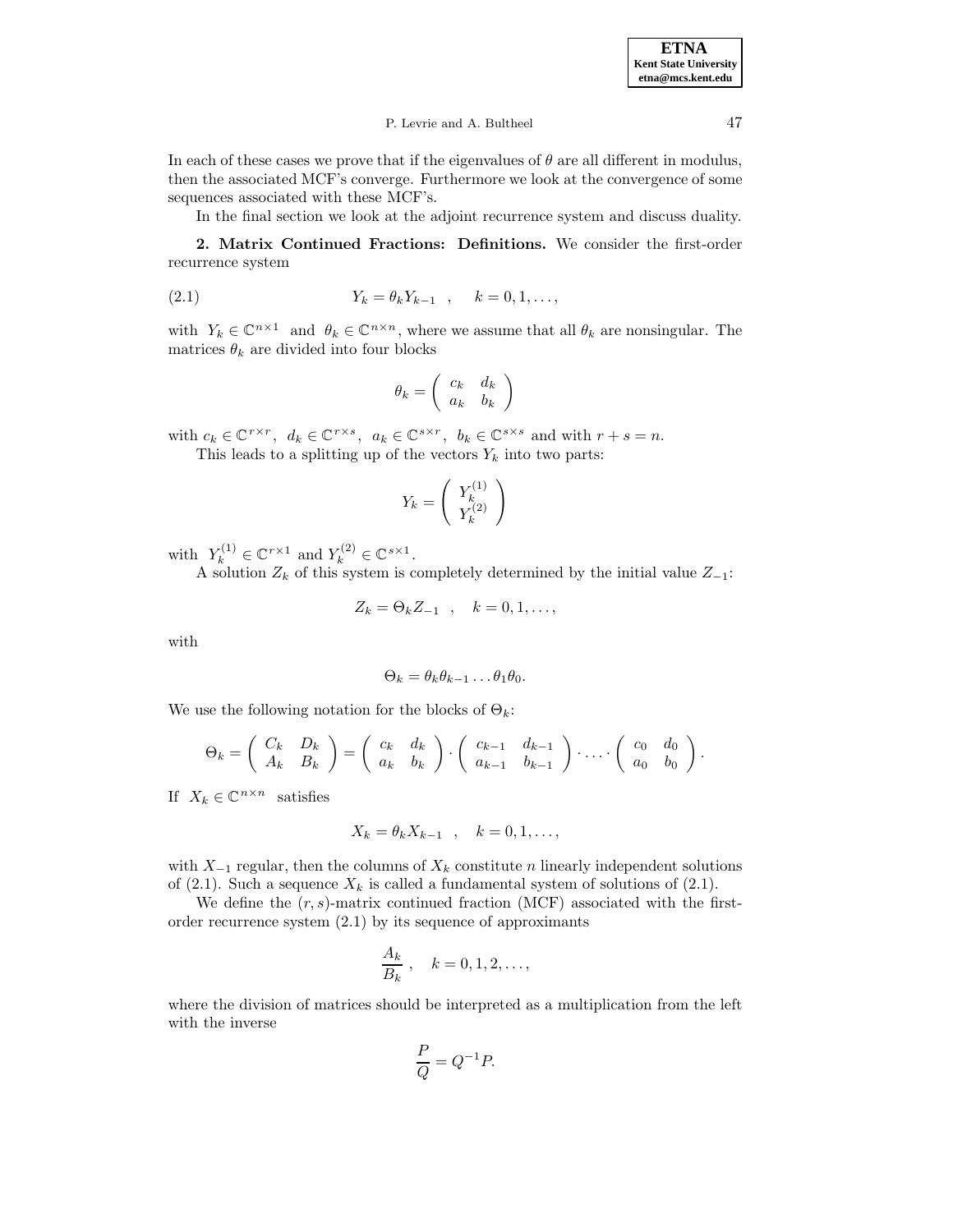The matrix continued fraction is said to converge if

$$
\lim_{k \to +\infty} \frac{A_k}{B_k} \in \mathbb{C}^{s \times r}.
$$

The tail of the MCF for the m-th approximant is defined as the MCF associated with the system

$$
Y_k = \theta_{k+m} Y_{k-1} \quad , \quad k = 0, 1, \ldots,
$$

We have the following generalization of a result by Pincherle - Van der Cruyssen [23]:

THEOREM 2.1. The MCF associated with the system  $(2.1)$  converges if and only if the recurrence system (2.1) has a fundamental system of solutions  $X_k \in \mathbb{C}^{n \times n}$ :

$$
X_k = \Theta_k X_{-1} \quad , \quad k = 0, 1, \dots, \text{ with } X_{-1} \text{ regular},
$$

satisfying

$$
(\alpha) \quad X_{-1}^c \quad is \ regular;
$$

$$
(\beta) \quad \lim_{k \to +\infty} \frac{X_k^a}{X_k^b} = 0,
$$

where

$$
X_k = \begin{pmatrix} X_k^c & X_k^d \\ X_k^a & X_k^b \end{pmatrix}, \quad X_k^c \in \mathbb{C}^{r \times r}.
$$

*Proof.* Let us first assume that  $(\alpha)$  and  $(\beta)$  are satisfied. We set  $\Theta_{-1} = I_n$ . Since

$$
X_k = \begin{pmatrix} X_k^c & X_k^d \ X_k^a & X_k^b \end{pmatrix} = \Theta_k X_{-1} = \begin{pmatrix} C_k & D_k \ A_k & B_k \end{pmatrix} X_{-1},
$$

we get, by setting

$$
F = \left(\begin{array}{cc} F^c & F^d \\ F^a & F^b \end{array}\right), = (X_{-1})^{-1}
$$

that

(2.2) 
$$
\Theta_k = X_k F
$$
, i.e.,  $\begin{pmatrix} C_k & D_k \ A_k & B_k \end{pmatrix} = \begin{pmatrix} X_k^c & X_k^d \ X_k^a & X_k^b \end{pmatrix} \cdot \begin{pmatrix} F^c & F^d \ F^a & F^b \end{pmatrix}$ .

Multiplying we get

$$
A_k = X_k^a F^c + X_k^b F^a
$$

and

$$
B_k = X_k^a F^d + X_k^b F^b.
$$

Hence

$$
\frac{A_k}{B_k} = \frac{X_k^a F^c + X_k^b F^a}{X_k^a F^d + X_k^b F^b} = \frac{\frac{X_k^a}{X_k^b} \cdot F^c + F^a}{\frac{X_k^a}{X_k^b} \cdot F^d + F^b},
$$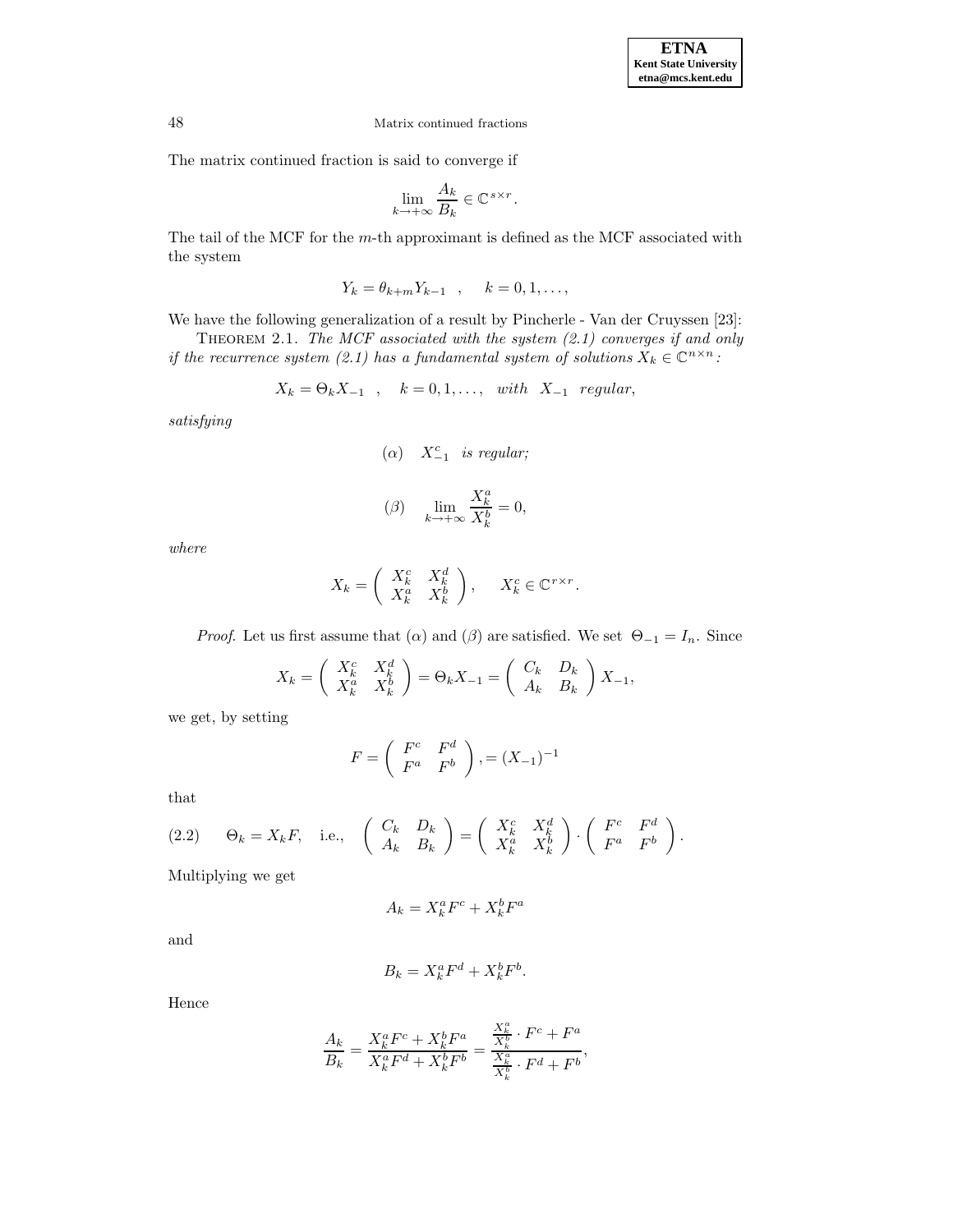# P. Levrie and A. Bultheel 49

and we get immediately from  $(\beta)$  that

$$
\lim_{k \to +\infty} \frac{A_k}{B_k} = \frac{F^a}{F^b},
$$

if  $F^b$  is regular. To prove that  $F^b$  is regular, we observe that

$$
X_{-1}F = I_n,
$$

hence

$$
0 = X_{-1}^c F^d + X_{-1}^d F^b.
$$

If  $F^b$  is singular, we can find a vector  $V \in \mathbb{C}^{s \times 1}$  for which  $F^b V = 0$ . From the previous equation we then get

$$
0 = X_{-1}^c F^d V,
$$

or, since  $X_{-1}^c$  is assumed to be regular:

$$
F^dV=0.
$$

Together with  $F^bV = 0$  this would imply that F is singular, a contradiction.

Let us now assume that the matrix continued fraction associated with  $(2.1)$  converges and that

$$
\lim_{k \to +\infty} \frac{A_k}{B_k} = T_0.
$$

The sequence of matrices

(2.3) 
$$
\begin{pmatrix} C_k - D_k \cdot T_0 & D_k \ A_k - B_k \cdot T_0 & B_k \end{pmatrix} = \begin{pmatrix} C_k & D_k \ A_k & B_k \end{pmatrix} \begin{pmatrix} I_r & 0 \ -T_0 & I_s \end{pmatrix}
$$

is a fundamental system of solutions of  $(2.1)$  satisfying  $(\beta)$  and  $(\alpha)$  since the rightmost matrix is obviously regular and

$$
\lim_{k \to +\infty} \frac{A_k - B_k \cdot T_0}{B_k} = \lim_{k \to +\infty} \frac{A_k}{B_k} - T_0 = 0.
$$

 $\Box$  A similar result for the case  $r = s$  was proved in [2].

For of a second-order linear homogeneous recurrence relation

(2.4) 
$$
y_{k+1} = b_k y_k + a_k y_{k-1} , k = 0, 1, ...
$$

with  $a_k, b_k \in \mathbb{C}$  (corresponding to

$$
\theta_k = \left(\begin{array}{cc} 0 & 1 \\ a_k & b_k \end{array}\right)
$$

in our notation) the previous theorem is given in [6]: the ordinary continued fraction

$$
\left\lceil\frac{a_0}{b_0}\right\rceil + \left\lceil\frac{a_1}{b_1}\right\rceil + \ldots + \left\lceil\frac{a_k}{b_k}\right\rceil + \ldots
$$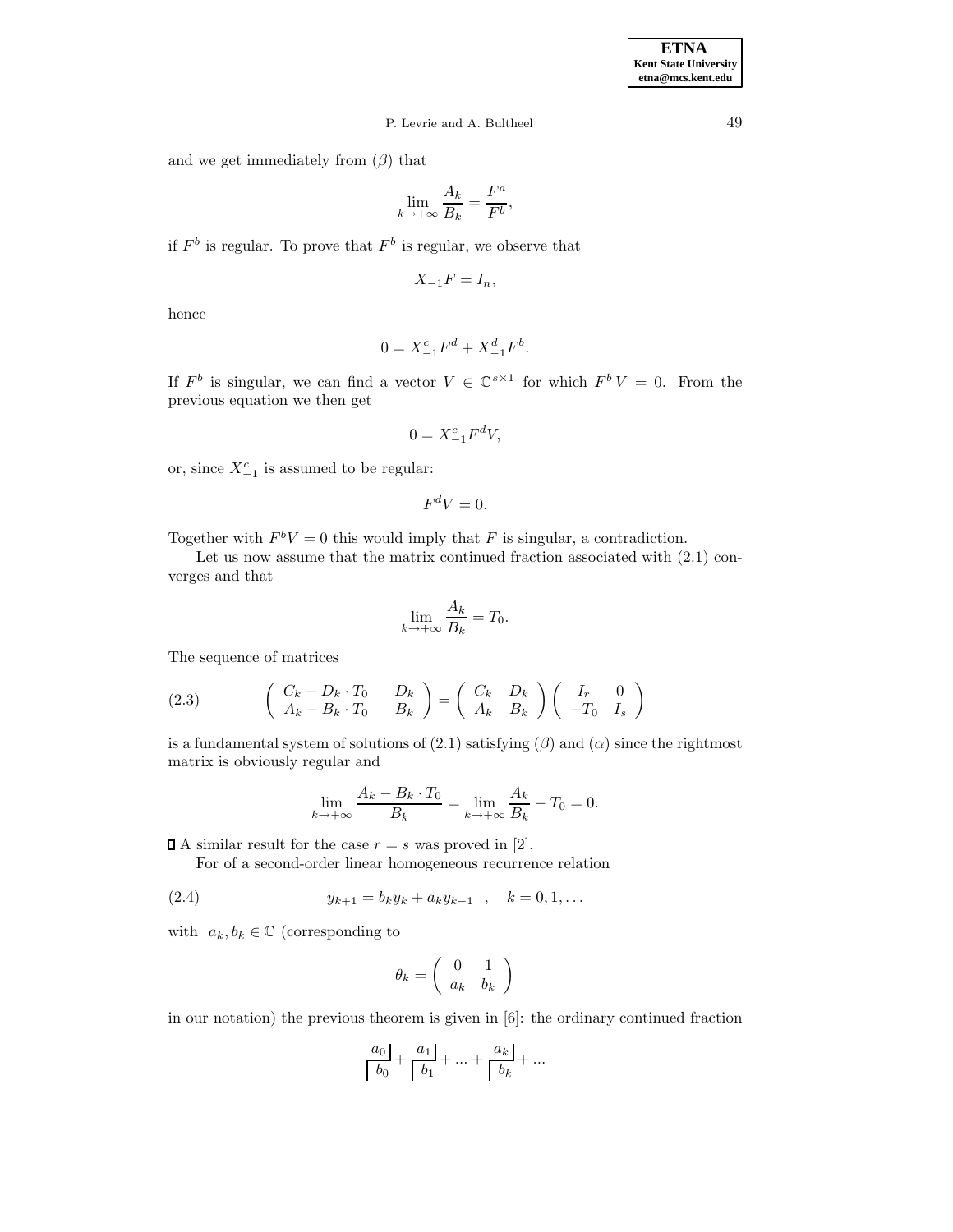

converges if and only if the recurrence relation (2.4) has a solution  $f_k$  with  $f_{-1} \neq 0$ satisfying

$$
\lim_{k \to +\infty} \frac{f_k}{g_k} = 0
$$

with  $g_k$  a solution of (2.4) linearly independent of  $f_k$ . The solution  $f_k$  is called a non-dominant (or minimal) solution of  $(2.4)$ . The solution  $g_k$  is called dominant. It is well–known that the computation of non-dominant solutions using forward recurrence is numerically unstable.

The condition  $(\beta)$  of the theorem expresses that the solutions spanned by the first r columns of  $X_k$  are dominated by the solutions spanned by the last  $s = n - r$ columns.

Let the MCF related to the system  $(2.1)$  converge to  $T_0$ . It follows from the proof of the previous theorem that a non-dominant solution  $Z_k$  of  $(2.1)$  is in the subspace spanned by the columns of the matrix

$$
(2.5) \qquad \qquad \left(\begin{array}{c} C_k - D_k \cdot T_0 \\ A_k - B_k \cdot T_0 \end{array}\right).
$$

Thus its initial conditions  $Z_{-1}$  satisfy

$$
Z_{-1}^{(2)} = -T_0 \cdot Z_{-1}^{(1)}.
$$

Furthermore we have

$$
Z_0^{(1)} = (c_0 - d_0 \cdot T_0) \cdot Z_{-1}^{(1)}.
$$

If we assume that the  $m$ -th tail converges, i.e., the MCF associated with the system

$$
Y_k = \theta_{k+m} Y_{k-1} \quad , \quad k = 0, 1, \dots
$$

converges for all m to the matrix  $T_m$ , then the solution  $Z_k$  of the system (2.1) which is in the column space of  $(2.5)$  satisfies:

(2.6) 
$$
Z_{k-1}^{(2)} = -T_k \cdot Z_{k-1}^{(1)} ,
$$

(2.7) 
$$
Z_k^{(1)} = (c_k - d_k \cdot T_k) \cdot Z_{k-1}^{(1)},
$$

and it is easy to prove that

(2.8) 
$$
T_k = \frac{a_k + T_{k+1} \cdot c_k}{b_k + T_{k+1} \cdot d_k}.
$$

We note that the subspace spanned by the columns of (2.5) is equal to the subspace spanned by the columns of

$$
\left(\begin{array}{c} X_k^c \\ X_k^a \end{array}\right),
$$

since it is a consequence of  $(2.2)$  and  $(2.3)$  that

$$
\left(\begin{array}{cc} C_k - D_k \cdot T_0 & D_k \\ A_k - B_k \cdot T_0 & B_k \end{array}\right) = \left(\begin{array}{cc} X_k^c & X_k^d \\ X_k^a & X_k^b \end{array}\right) \cdot \left(\begin{array}{cc} F^c & F^d \\ F^a & F^b \end{array}\right) \left(\begin{array}{cc} I_r & 0 \\ -T_0 & I_s \end{array}\right),
$$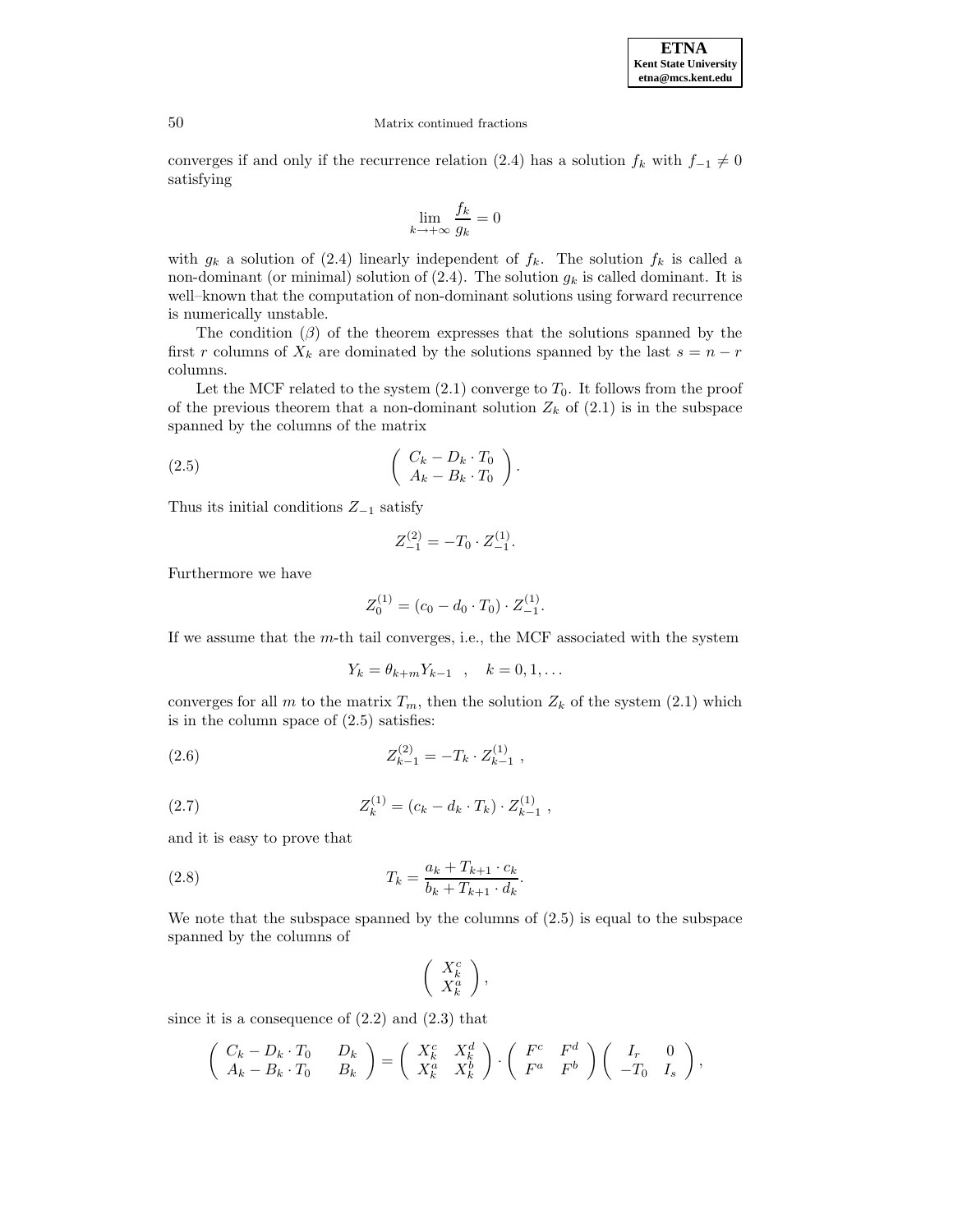# P. Levrie and A. Bultheel 51

and hence

$$
\left(\begin{array}{c} C_k - D_k \cdot T_0 \\ A_k - B_k \cdot T_0 \end{array}\right) = \left(\begin{array}{c} X_k^c \\ X_k^a \end{array}\right) \cdot (F^c - F^d T_0)
$$

with  $(F<sup>c</sup> - F<sup>d</sup>T<sub>0</sub>)$  regular  $(F<sup>a</sup> - F<sup>b</sup>T<sub>0</sub> = 0$  from the proof of theorem 1).

This construction will be used in section 4 to find a numerically stable method to compute an non-dominant solution of the recurrence (2.1).

Note that the approximants of the matrix continued fraction associated with the system (2.1) may be calculated from the composition of linear fractional transformations

(2.9) 
$$
s_k(W) = \frac{a_k + Wc_k}{b_k + Wd_k}
$$

$$
S_0(W) = s_0(W) \quad \text{and} \quad S_k(W) = S_{k-1}(s_k(W)) \quad (k = 1, 2, ...)
$$

with  $W \in \mathbb{C}^{s \times r}$ .

We have the following theorem :

THEOREM 2.2.

$$
S_k(W) = \frac{A_k + WC_k}{B_k + WD_k}.
$$

*Proof.* By induction on k, using simple algebra.  $\square$ Hence

$$
S_k(0) = \frac{A_k}{B_k},
$$

the k-th approximant of the MCF.

**3. Example 1: Linear recurrence relations.** We show that a classical recurrence relation of order n fits in the framework of  $(r, s)$ -MCF's. Let

(3.1) 
$$
\theta_k = \begin{pmatrix} 0 & 1 & 0 & \cdots & 0 \\ 0 & 0 & 1 & \cdots & 0 \\ \vdots & \vdots & \vdots & \ddots & \vdots \\ 0 & 0 & 0 & \cdots & 1 \\ \alpha_k^{(n)} & \alpha_k^{(n-1)} & \alpha_k^{(n-2)} & \cdots & \alpha_k^{(1)} \end{pmatrix}.
$$

with  $\alpha_k^{(n)} \neq 0$  for all k. If we put

$$
Y_k = \begin{pmatrix} z_{k+1} \\ z_{k+2} \\ \vdots \\ z_{k+n} \end{pmatrix}, \quad k = -1, 0, 1, \dots
$$

in  $(2.1)$ , then this first–order system is equivalent with the *n*-th-order linear recurrence relation

$$
(3.2) \t z_{k+n} = \alpha_k^{(1)} z_{k+n-1} + \alpha_k^{(2)} z_{k+n-2} + \dots + \alpha_k^{(n)} z_k, \quad k = 0, 1, 2, \dots
$$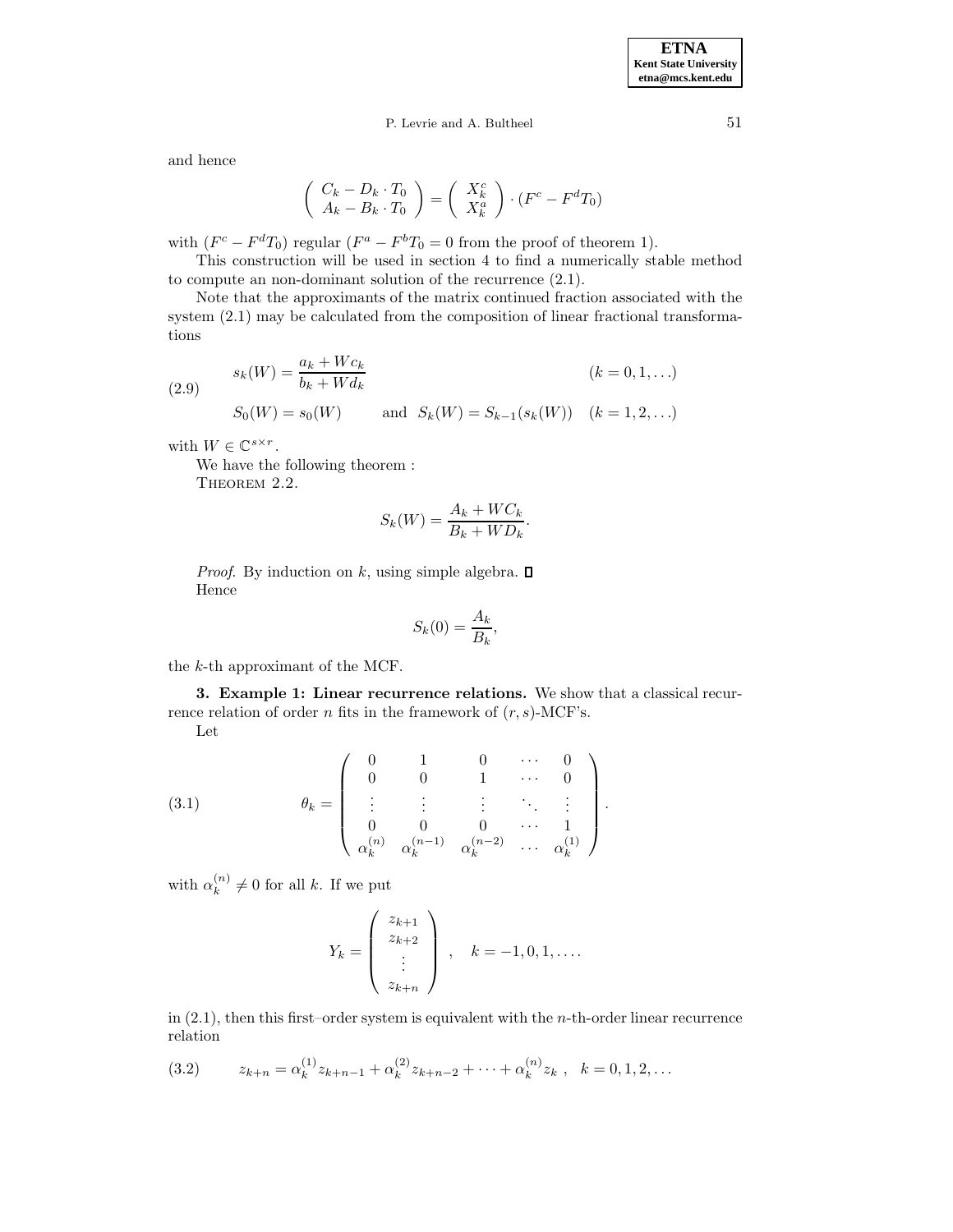If we denote by  $z_k^{(1)}, z_k^{(2)}, \ldots, z_k^{(n)}$ ,  $(k = 0, 1, 2, \ldots)$ , the solutions of  $(3.2)$  with initial values given by

$$
\begin{pmatrix} z_0^{(1)} & z_0^{(2)} & \cdots & z_0^{(n)} \\ z_1^{(1)} & z_1^{(2)} & \cdots & z_1^{(n)} \\ \vdots & \vdots & & \vdots \\ z_{n-1}^{(1)} & z_{n-1}^{(2)} & \cdots & z_{n-1}^{(n)} \end{pmatrix} = I_n,
$$

then it is easy to see that

$$
\Theta_k = \begin{pmatrix} z_k^{(1)} & z_k^{(2)} & \cdots & z_k^{(n)} \\ z_{k+1}^{(1)} & z_{k+1}^{(2)} & \cdots & z_{k+1}^{(n)} \\ \vdots & \vdots & & \vdots \\ z_{k+n-1}^{(1)} & z_{k+n-1}^{(2)} & \cdots & z_{k+n-1}^{(n)} \end{pmatrix},
$$

and the k-th approximant of the  $(r, s)$ -matrix continued fraction associated with  $(2.1,$ 3.1) is given by

$$
(3.3) \quad S_k(0) = \begin{pmatrix} z_{k+r}^{(r+1)} & \cdots & z_{k+r}^{(n)} \\ \vdots & & \vdots \\ z_{k+n-1}^{(r+1)} & \cdots & z_{k+n-1}^{(n)} \end{pmatrix}^{-1} \cdot \begin{pmatrix} z_{k+r}^{(1)} & \cdots & z_{k+r}^{(r)} \\ \vdots & & \vdots \\ z_{k+n-1}^{(1)} & \cdots & z_{k+n-1}^{(r)} \end{pmatrix}.
$$

Let us assume that the matrix continued fraction associated with the system  $Y_k =$  $\theta_{k+m}Y_{k-1}$  converges for  $m = 0, 1, \ldots$  to  $T_m$ . In this case (2.7) reduces to

$$
Z_k^{(1)} = \left( \left( \begin{array}{cccc} 0 & 1 & 0 & \cdots & 0 \\ 0 & 0 & 1 & \cdots & 0 \\ \vdots & \vdots & \vdots & \ddots & \vdots \\ 0 & 0 & 0 & \cdots & 1 \\ 0 & 0 & 0 & \cdots & 0 \end{array} \right) - \left( \begin{array}{cccc} 0 & \cdots & 0 \\ 0 & \cdots & 0 \\ \vdots & & \vdots \\ 0 & \cdots & 0 \end{array} \right) \cdot T_k \right) \cdot Z_{k-1}^{(1)}
$$

or, with  $T_k = (t_k^{(i,j)}),$ 

$$
Z_k^{(1)}=\left(\begin{array}{ccccc}0&1&0&\cdots&0\\0&0&1&\cdots&0\\ \vdots&\vdots&\vdots&\ddots&\vdots\\0&0&0&\cdots&1\\t_k^{(1,1)}&t_k^{(1,2)}&t_k^{(1,3)}&\cdots&t_k^{(1,r)}\end{array}\right)\cdot Z_{k-1}^{(1)}.
$$

This equation is of the same form as  $(3.1)$ . Hence the recurrence relation  $(3.2)$  reduces to

$$
z_{k+r} = t_k^{(1,r)} z_{k+r-1} + t_k^{(1,r-1)} z_{k+r-2} + \cdots + t_k^{(1,1)} z_k, \quad k = 0, 1, 2, \ldots
$$

a linear recurrence relation of order r. We note that only the first row of  $T_k$  is needed, and that the calculation of this first row of  $T_k$  from (2.8) can be done without the use of the other rows (see [12]).

With (3.3) we can prove that this method is equivalent to using the generalized continued fractions (n-fractions) of de Bruin [3]- Van der Cruyssen [23] in the case  $r = n - 1$ , the generalized continued fraction of Zahar [24] in the case  $n = 1$ , or the generalized  $n$ -fractions in [13] for the general case.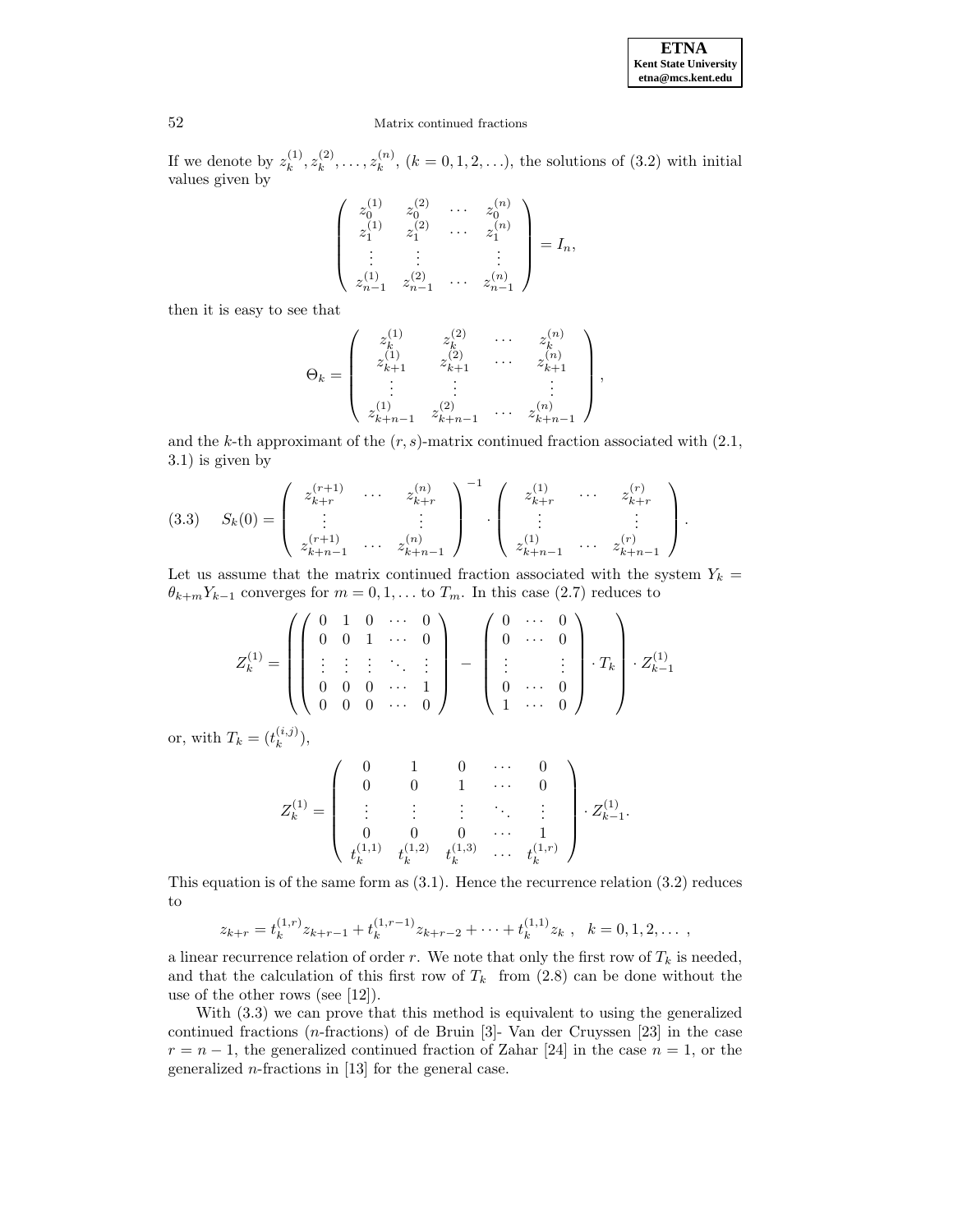**4. Example 2: Vector recurrence relations.** Let  $n = m \cdot p$  and

$$
\theta_k = \left( \begin{array}{ccccc} 0 & I_m & 0 & \cdots & 0 \\ 0 & 0 & I_m & \cdots & 0 \\ \vdots & \vdots & \vdots & \ddots & \vdots \\ 0 & 0 & 0 & \cdots & I_m \\ \alpha_k^{(p)} & \alpha_k^{(p-1)} & \alpha_k^{(p-2)} & \cdots & \alpha_k^{(1)} \end{array} \right)
$$

with  $\alpha_k^{(i)} \in \mathbb{C}^{m \times m}$ , and  $\alpha_k^{(p)}$  regular for all k. If we put

$$
Y_k = \begin{pmatrix} z_{k+1} \\ z_{k+2} \\ \vdots \\ z_{k+p} \end{pmatrix}, \quad k = -1, 0, 1, \dots, \quad \text{with } z_k \in \mathbb{C}^{m \times 1}
$$

in (2.1), then this first-order system is equivalent with

$$
z_{k+p} = \alpha_k^{(1)} z_{k+p-1} + \alpha_k^{(2)} z_{k+p-2} + \dots + \alpha_k^{(p)} z_k, \quad k = 0, 1, 2, \dots
$$

A set of equations of this form is called a vector recurrence relation (see e.g. [21]). As the previous example is a special case of this one  $(m = 1)$ , the results from the previous section can easily be adapted to this type of recurrence relation.

**5. Example 3:**  $(r, r)$ -matrix continued fractions. The general case of an MCF with  $r = s$  was studied e.g. in [20] and [22] (see also [5], [2]).

In all these references the division of matrices is interpreted as a multiplication from the right with the inverse (see also section 9).

**6. Application: Numerical calculation of non-dominant solutions of a recurrence system.** We use theorem 1 to calculate solutions of the recurrence system  $(2.1)$  which in a certain sense are non-dominant (condition  $(\beta)$  of the theorem), and cannot be calculated numerically from (2.1) using forward recurrence. We take an example from [10]. Let

$$
\theta_k = \frac{1}{4} \left( \begin{array}{l} \frac{2k+5}{\sqrt{2}} - 2k - 4 + 2\sqrt{2} & \sqrt{2} - 4\sqrt{2} & -\frac{2k+3}{\sqrt{2}} + 2k + 4 + 2\sqrt{2} \\ \frac{2k+5}{\sqrt{2}} - 2k - 6 - 2\sqrt{2} & \sqrt{2} + 4\sqrt{2} & -\frac{2k+3}{\sqrt{2}} + 2k + 6 - 2\sqrt{2} \\ \frac{2k+5}{\sqrt{2}} - 2k - 8 + 2\sqrt{2} & \sqrt{2} - 4\sqrt{2} & -\frac{2k+3}{\sqrt{2}} + 2k + 8 + 2\sqrt{2} \end{array} \right).
$$

A fundamental system  $X_k$  of solutions is given by

$$
X_k = \begin{pmatrix} (1/\sqrt{2})^{k+1} & k+2 & (\sqrt{8})^{k+1} \\ (1/\sqrt{2})^{k+1} & k+3 & -(\sqrt{8})^{k+1} \\ (1/\sqrt{2})^{k+1} & k+4 & -(\sqrt{8})^{k+1} \end{pmatrix} , k = -1, 0, 1, ....
$$

Hence the conditions of theorem 1 are satisfied for  $r = 1$ ,  $s = 2$ , and the  $(1, 2)$ -matrix continued fraction associated with the recurrence system

$$
Y_k = \theta_{k+m} Y_{k-1} , \quad k = 0, 1, \dots
$$

converges for all m to  $T_m$ , say. It is easy to see that we cannot calculate the solution

$$
(2/(\sqrt{2})^k, 2/(\sqrt{2})^k, 2/(\sqrt{2})^k)^{\tau}, \quad k = 0, 1, \dots,
$$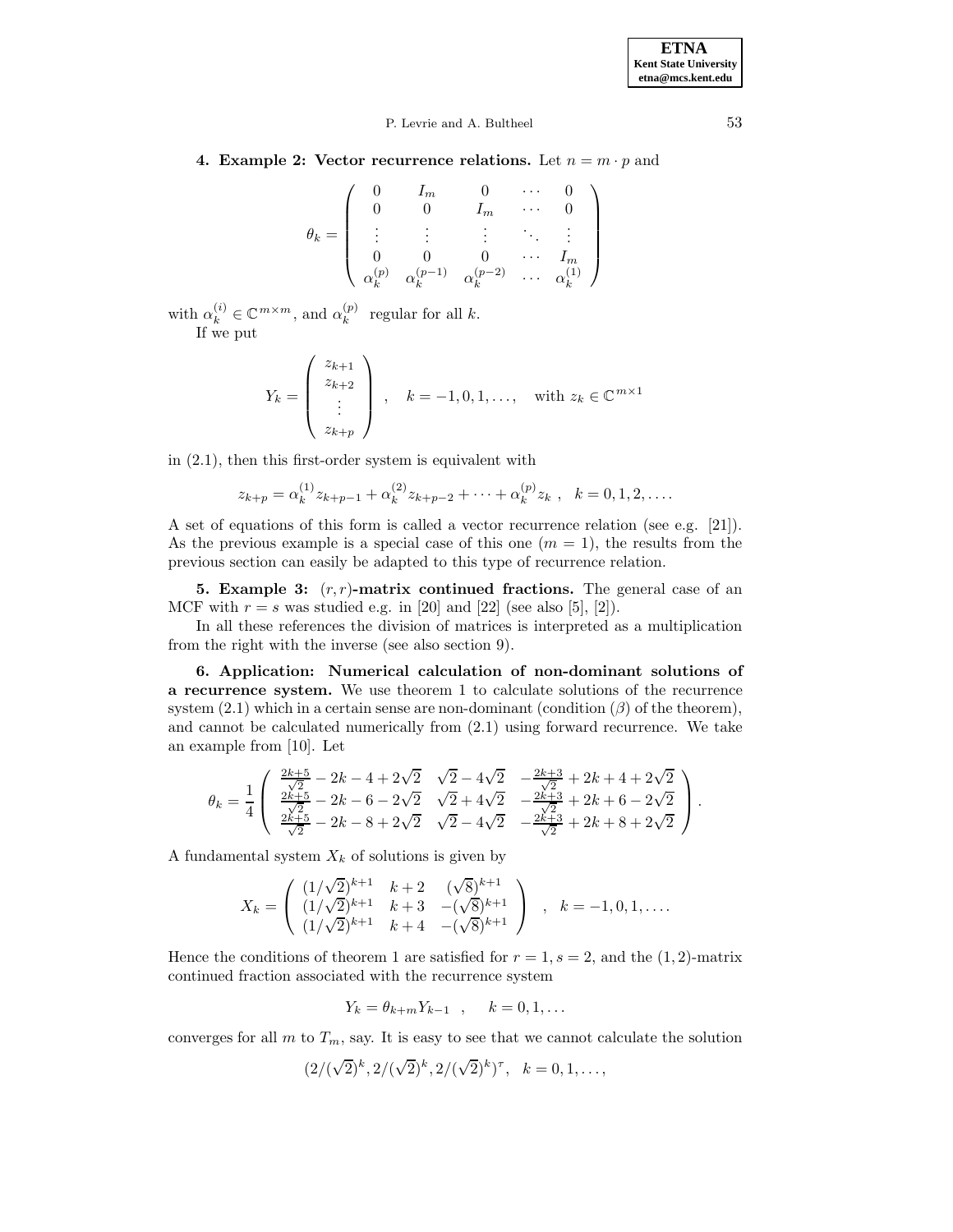

TABLE  $6.1$ 

Absolute errors in the calculation of a non-dominant solution  $Z_k$  of the recurrence system of section 6 using forward recurrence and a  $(1, 2)$ -MCF with  $N = 39$ .

| k    | forward     | MCF       |
|------|-------------|-----------|
| $-1$ | U           | 8.9E-8    |
| 9    | $3.1E-13$   | 5.8E-07   |
| 19   | $9.9E-09$   | $1.0E-06$ |
| 29   | $3.2E-04$   | $1.5E-06$ |
| 39   | $1.0E + 01$ | $1.9E-06$ |

#### TABLE  $6.2$

Absolute errors in the calculation of a non-dominant solution  $Z_k$  of the recurrence system of section 6 using forward recurrence and  $\alpha$  (2, 1)-MCF with  $N = 49$ .

| k    | forward      | MCF         |
|------|--------------|-------------|
| $-1$ | ∩            |             |
| 9    | $4.7E-13$    | $1.4E-13$   |
| 19   | $1.4E-08$    | $2.7F-12$   |
| 29   | 4.5E-04      | 4.9E-08     |
| 39   | $1.5E + 01$  | $1.6E-03$   |
| 49   | $4.9E + 0.5$ | $5.3E + 01$ |

in a stable manner using forward recurrence. The conditions of theorem 1 are satisfied with  $r = 1$  and  $s = 2$ . We use (2.6) and (2.7) to calculate approximations to  $Z_k$ : with (2.8) we calculate for some index N

$$
T_N = 0, \quad T_k = \frac{a_k + T_{k+1} \cdot c_k}{b_k + T_{k+1} \cdot d_k}, \quad k = N - 1, N - 2, \dots, 1, 0,
$$

and then we use  $(2.6)$  and  $(2.7)$  to get approximations to the solution we want, with  $Z_{-1}^{(1)} = 2$ . For  $N = 39$  the results are given in the tables 6.1 and 6.2. We have also calculated the solution  $Z_k$  using forward recurrence. In table 6.1 the maximum of the absolute errors in the three components of  $Z_k$  is given for some values of k.

The solution

$$
(k+1, k+2, k+3)^{\tau}, k = 0, 1, ...,
$$

is also non-dominant. The conditions of theorem 1 are satisfied with  $r = 2$  and  $s = 1$ . In table 6.2 we use the same methods as before, with  $N = 49$ .

This method is related to the method described in [26] in the same way as Gautschi's method [6] to calculate minimal solutions of linear second-order recurrence relations is related to Olver's method [18].

We note that the theoretical method behind this algorithm is known in the literature as method of embedding (see [1]).

**7. Special cases I - Periodic MCF.** Let us assume that the matrix of the recurrence system is constant:

$$
\theta_k = \theta = \left( \begin{array}{cc} c & d \\ a & b \end{array} \right).
$$

Then we have  $\Theta_k = \theta^{k+1}$ . Let us also assume that  $\theta$  has eigenvalues which are all different in modulus:

$$
|\lambda_1| < |\lambda_2| < \ldots < |\lambda_n|.
$$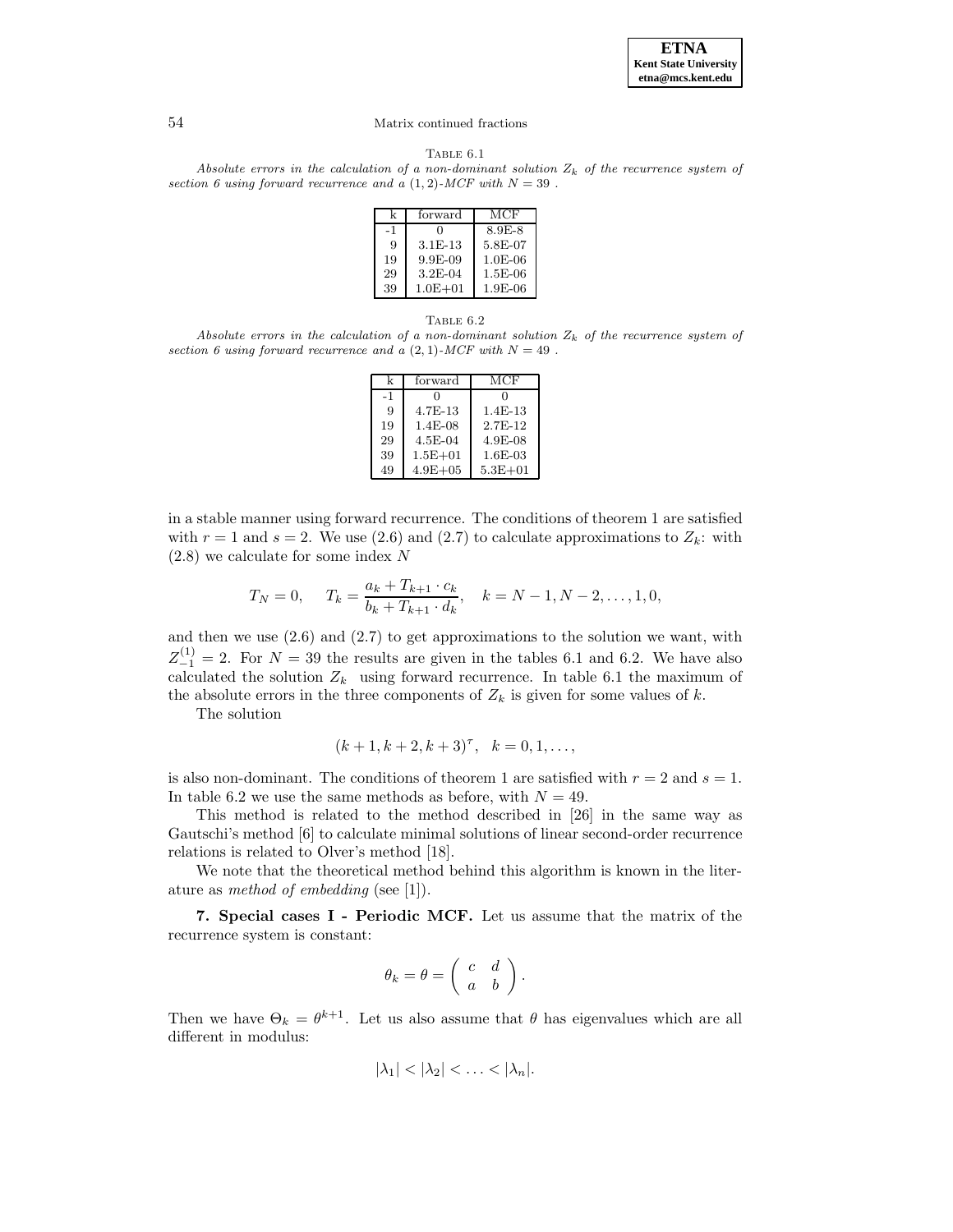| <b>ETNA</b>                  |
|------------------------------|
| <b>Kent State University</b> |
| etna@mcs.kent.edu            |

Let  $\Lambda \in \mathbb{C}^{n \times n}$  be defined by  $\Lambda = \text{diag}(\lambda_1, \lambda_2, \dots, \lambda_n)$   $(\text{diag}(\alpha, \dots, \gamma))$  is a diagonal matrix with the given arguments as diagonal elements in the given order), and  $P \in \mathbb{C}^{n \times n}$ is the matrix whose columns are the corresponding eigenvectors  $p^{(1)}, p^{(2)}, \ldots, p^{(n)}$ :

$$
\theta P=P\Lambda.
$$

Set

$$
P = \left( \begin{array}{cc} P^c & P^d \\ P^a & P^b \end{array} \right) \quad \text{with} \quad P^c \in \mathbb{C}^{r \times r}.
$$

Thus if

(7.1) 
$$
Y_k = \theta Y_{k-1} , \quad k = 0, 1, ...
$$

then  $Y_k$  is in the column space of

$$
P_k = \theta^{k+1} P = P \Lambda^{k+1}.
$$

Assume  $P<sup>c</sup>$  is regular. Then it follows from theorem 1 that the MCF associated with  $(7.1)$  converges to some  $T_0$  say, which is given by

$$
T_0 = \frac{Q^a}{Q^b},
$$

where

$$
Q = \left( \begin{array}{cc} Q^c & Q^d \\ Q^a & Q^b \end{array} \right) = P^{-1}.
$$

Note that if P are the right eigenvectors of  $\theta$ ,  $\theta P = P \Lambda$ , then  $Q = P^{-1}$  are the left eigenvectors of  $\theta$ ,  $Q\theta = \Lambda Q$ . Moreover because

$$
Q P = I_n,
$$

we have

$$
Q^a P^c + Q^b P^a = 0
$$
 or  $(Q^b)^{-1} Q^a = -P^a (P^c)^{-1}$ .

In terms of the recurrence  $(2.8)$  we have the following result: the sequence  $U_k$  generated by

$$
U_{-1} = 0, \quad U_{k+1} = \frac{a + U_k \cdot c}{b + U_k \cdot d}
$$

is the sequence of approximants  $U_k = T_k$ ; hence it converges to

$$
T_0 = -P^a \cdot (P^c)^{-1} = (Q^b)^{-1} \cdot Q^a.
$$

Note that  $T_0$  is constructed from the eigenvectors associated with the smallest eigenvalues of  $\theta$ , thus it is associated with non-dominant solutions of the recurrence  $(7.1).$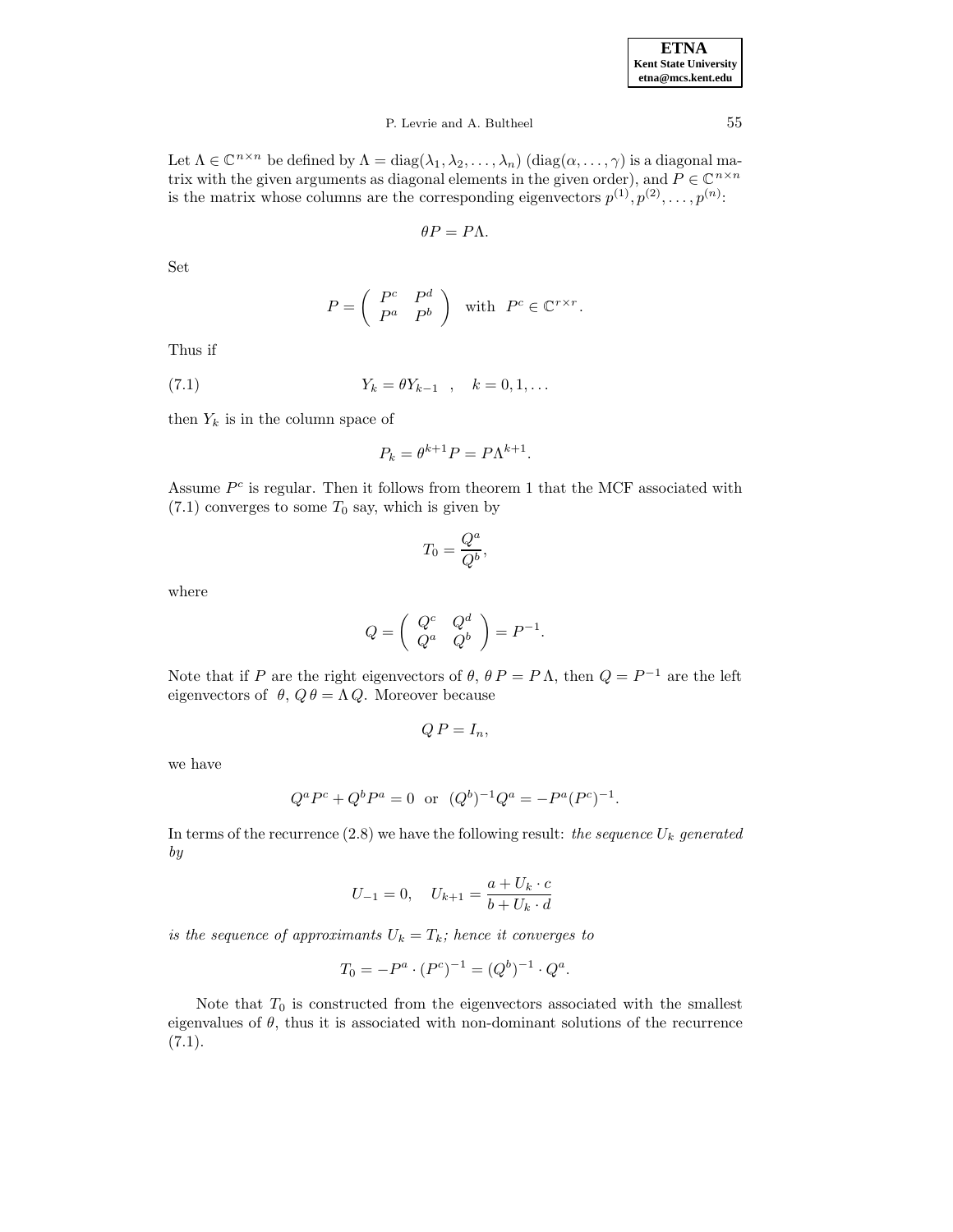# 56 Matrix continued fractions

If we use the matrix continued fraction (2.8) in the forward direction, i.e., if we set

$$
U_k = \frac{a + U_{k+1} \cdot c}{b + U_{k+1} \cdot d} \Rightarrow U_{k+1} = -(a - b \cdot U_k) \cdot (c - d \cdot U_k)^{-1}.
$$

then, defining  $V_k = -(U_k)^{\tau}$ , we find that it satisfies

$$
V_{k+1} = \frac{a^{\tau} + V_k \cdot b^{\tau}}{c^{\tau} + V_k \cdot d^{\tau}}.
$$

To apply the previous results to the recurrence system with matrix

$$
\mu = \begin{pmatrix} b^{\tau} & d^{\tau} \\ a^{\tau} & c^{\tau} \end{pmatrix} = J \theta^{\tau} J^{\tau} ; J = \begin{pmatrix} 0 & I_s \\ I_r & 0 \end{pmatrix},
$$

we need the eigenvalue decomposition of  $\mu$ . We use  $Q \theta = \Lambda Q$  to get

$$
J \theta^{\tau} J^{\tau} J Q^{\tau} = J Q^{\tau} \Lambda^{\tau} \text{ or } \mu \tilde{Q} = \tilde{Q} \Lambda , \quad \tilde{Q} = J Q^{\tau}.
$$

Subdividing Q as follows

$$
Q = \left( \begin{array}{cc} Q^{c'} & Q^{d'} \\ Q^{a'} & Q^{b'} \end{array} \right) \text{ with } Q^{d'} \in \mathbb{C}^{s \times s},
$$

we get

$$
J Q^{\tau} = \begin{pmatrix} (Q^{d'})^{\tau} & (Q^{b'})^{\tau} \\ (Q^{c'})^{\tau} & (Q^{a'})^{\tau} \end{pmatrix},
$$

and hence, if  $Q^{d'}$  is regular, the sequence  $V_k$  will converge to  $-(Q^{c'})^{\tau}(Q^{d'})^{\tau}$ . Subdividing  $P$  as

$$
P = \left( \begin{array}{cc} P^{c'} & P^{d'} \\ P^{a'} & P^{b'} \end{array} \right) \quad \text{with} \quad P^{d'} \in \mathbb{C}^{r \times r},
$$

we obtain from  $QP = I_n$  that

$$
Q^{c'} P^{d'} + Q^{d'} P^{b'} = 0.
$$

Thus we have that the sequence  $U_k = -V_k^{\tau} = -A_k C_k^{-1}$  generated by

$$
U_{-1} = 0, \quad U_{k+1} = -(a - b \cdot U_k) \cdot (c - d \cdot U_k)^{-1}
$$

converges to

$$
(Q^{d'})^{-1} \cdot Q^{c'} = -P^{b'} \cdot (P^{d'})^{-1},
$$

if  $Q^{d'}$  is regular. Note that this MCF is associated with the eigenvectors for the largest eigenvalues of  $\theta$ . It is associated with dominant solutions of the recurrence  $(7.1).$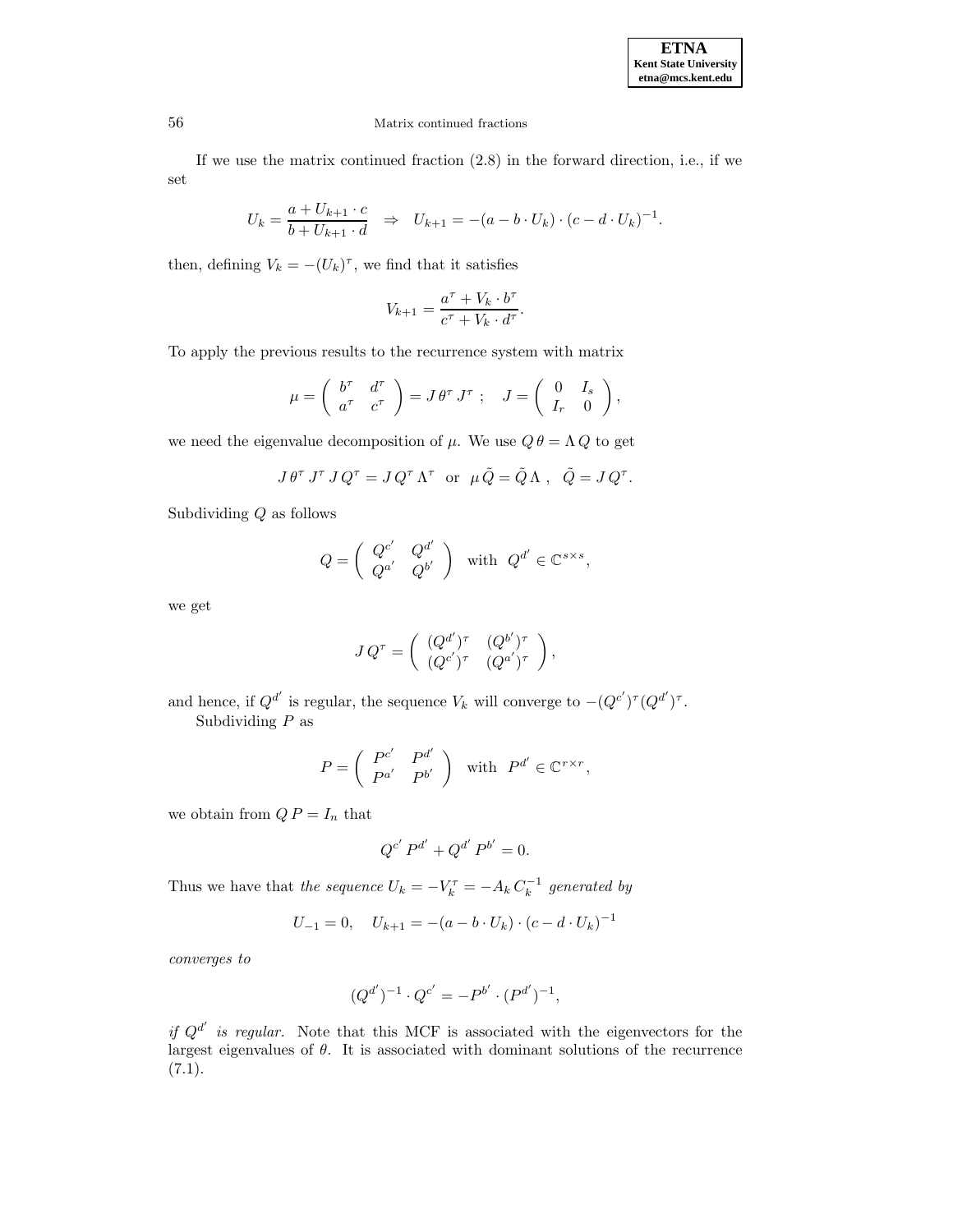#### P. Levrie and A. Bultheel 57

**8. Special cases II - Limit periodic MCF.** Let us assume that the matrix of the recurrence system satisfies:

(8.1) 
$$
\lim_{k \to +\infty} \theta_k = \theta = \begin{pmatrix} c & d \\ a & b \end{pmatrix}.
$$

In [19] Perron proved the following theorem:

THEOREM 8.1. If the recurrence system  $(2.1)$  has the property  $(8.1)$  with for all k det  $\theta_k \neq 0$ , and if the eigenvalues of  $\theta$  are all different in modulus :

$$
|\lambda_1| < |\lambda_2| < \cdots < |\lambda_n|,
$$

then for each  $j \in \{1, 2, ..., n\}$  the recurrence system (2.1) has a solution

$$
X_k^{(j)} = (x_k^{(1,j)} \dots x_k^{(n,j)})^{\tau},
$$

where

$$
\lim_{k \to \infty} \frac{x_{k+1}^{(i,j)}}{x_k^{(i,j)}} = \lambda_j
$$

for all  $i \in \{1, 2, ..., n\}$  for which the eigenvector  $(p_1^{(j)}, ..., p_n^{(j)})^\tau$  corresponding to the eigenvalue  $\lambda_j$  has *i*-th component different from zero, *i.e.*,  $p_i^{(j)} \neq 0$ . Furthermore, if  $p_i^{(j)} \neq 0$ , then

$$
\lim_{k \to +\infty} \frac{x_k^{(m,j)}}{x_k^{(i,j)}} = \frac{p_m^{(j)}}{p_i^{(j)}}
$$

for all  $m \neq i$ . We combine this theorem with a result by Máté and Nevai [15]:

THEOREM 8.2. If the recurrence system  $(2.1)$  has the property  $(8.1)$ , and if the eigenvalues of  $\theta$  are all different in modulus, then for every solution  $Z_k$  of (2.1) either  $Z_k = 0$  for all large enough k, or  $Z_k \neq 0$  for all large enough k, and in this case there is a j with  $1 \leq j \leq n$  and a sequence of complexe numbers  $\gamma_k$  such that

$$
\lim_{k \to +\infty} \frac{Z_k}{\gamma_k} = p^{(j)}.
$$

This leads to

THEOREM 8.3. If the recurrence system (2.1) has the property (8.1) with det  $\theta_k \neq$ 0 for all k and if

$$
\theta P = P \Lambda , \quad \Lambda = diag(\lambda_1, \ldots, \lambda_n),
$$

where

$$
|\lambda_1| < |\lambda_2| < \cdots < |\lambda_n|,
$$

is the eigenvalue decomposition of  $\theta$  with all eigenvalues different in modulus, then there exists a fundamental system of solutions  $X_k$  for the recurrence (2.1) and complex diagonal matrices  $\Gamma_k = \text{diag}(\gamma_k^{(1)}, \dots, \gamma_k^{(n)})$  such that

$$
\lim_{k \to +\infty} X_k \Gamma_k^{-1} = P \quad and \quad \lim_{k \to +\infty} \Gamma_{k+1} \Gamma_k^{-1} = \Lambda.
$$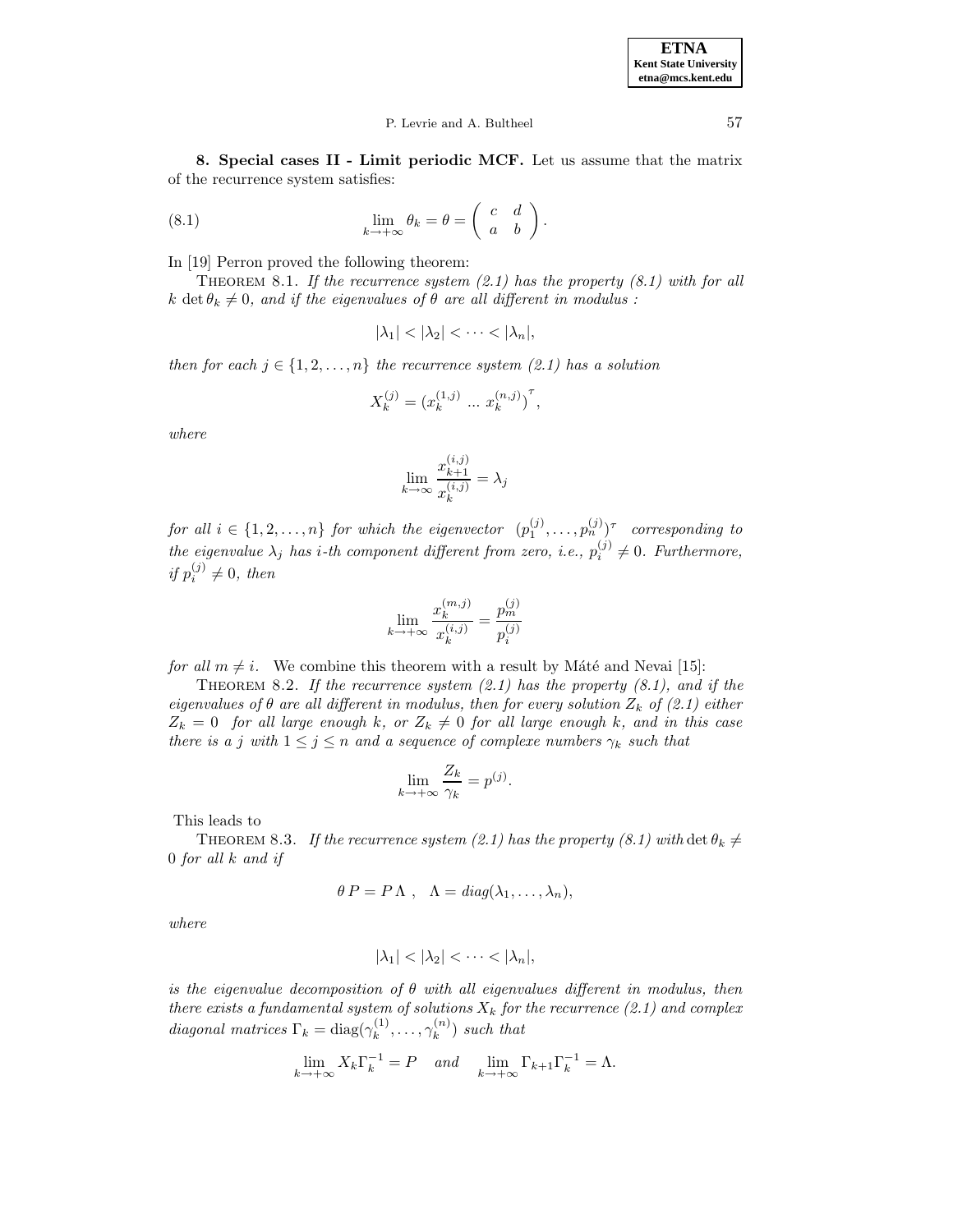Moreover,

(8.2) 
$$
\lim_{k \to +\infty} \frac{\gamma_k^{(i)}}{\gamma_k^{(j)}} = 0 \quad \text{for all} \quad j > i.
$$

Let us assume that the conditions of theorem 5 are satisfied, and let  $X_k$  be the matrix which has the solutions  $X_k^{(1)}, \ldots, X_k^{(n)}$  of the system  $(2.1)$  as columns in the given order, with

$$
X_k^{(j)} = (x_k^{(1,j)} \dots x_k^{(n,j)})^\tau
$$

as in theorem 3. Then we can write

$$
X_k = (P + \Phi_k) \Gamma_k
$$

with  $\Phi_k \in \mathbb{C}^{n \times n}$  and  $$\text{lim}$$ 

$$
\lim_{k \to +\infty} \Phi_k = 0.
$$

Set

$$
\Phi = \left( \begin{array}{cc} \Phi^c & \Phi^d \\ \Phi^a & \Phi^b \end{array} \right) \quad \text{with} \quad \Phi^c \in \mathbb{C}^{r \times r}.
$$

If  $P<sup>b</sup>$  and  $P<sup>c</sup>$  are regular, then the conditions of theorem 1 are satisfied from some  $k = k_0$  on, i.e.,

 $X_k^c$  is regular

(this follows from the regularity of  $P^c$ ) and

$$
\lim_{k \to +\infty} \frac{X_k^a}{X_k^b} = 0.
$$

To prove this we note that

$$
\frac{X_k^a}{X_k^b} = \frac{(P^a + \Phi_k^a) \operatorname{diag}(\gamma_k^{(1)}, \dots, \gamma_k^{(r)})}{(P^b + \Phi_k^b) \operatorname{diag}(\gamma_k^{(r+1)}, \dots, \gamma_k^{(n)})}
$$

or

$$
(X_k^b)^{-1} X_k^a = \text{diag}\left(\frac{1}{\gamma_k^{(r+1)}}, \dots, \frac{1}{\gamma_k^{(n)}}\right) (P^b + \Phi_k^b)^{-1} (P^a + \Phi_k^a) \text{diag}(\gamma_k^{(1)}, \dots, \gamma_k^{(r)}).
$$

The element in the  $i$ -th row and  $j$ -th column of the matrix on the right is of the form

$$
\frac{\gamma_k^{(j)}}{\gamma_k^{(r+i)}} u_k \quad \text{with} \quad \lim_{k \to +\infty} u_k \in \mathbb{C}.
$$

It now follows immediately from (8.2) that all elements of  $(X_k^b)^{-1} X_k^a$  tend to zero if  $k\rightarrow +\infty.$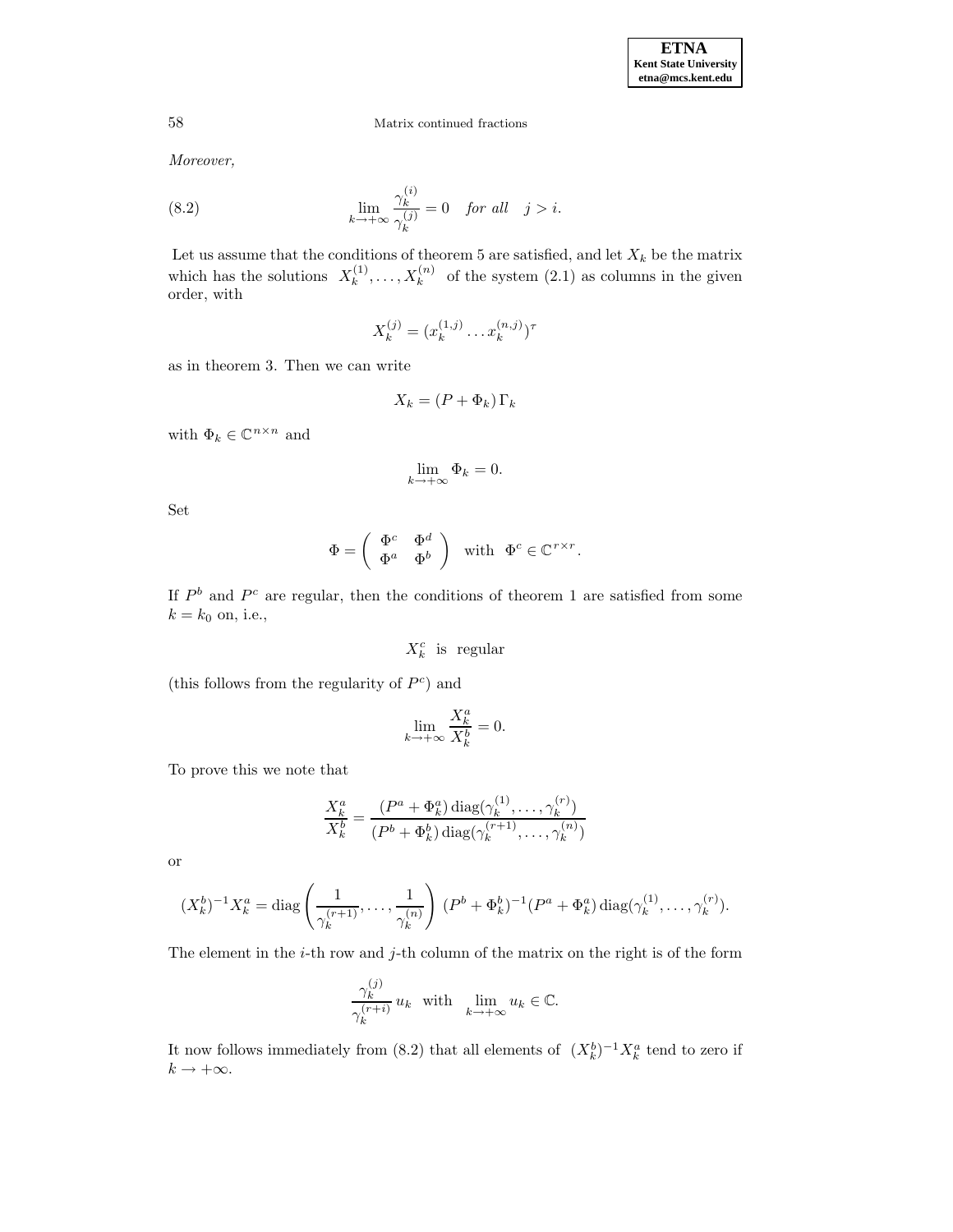Hence the tail, i.e., the MCF associated with the system

$$
Y_k = \theta_{k+m} Y_{k-1} \quad , \quad k = 0, 1, \dots
$$

converges for all  $m \geq k_0$ . Let us assume from now on, for the sake of simplicity, that  $k_0 = 0$ . Using  $(2.6)$  we then get

$$
T_k = -X_{k-1}^a (X_{k-1}^c)^{-1},
$$

and taking the limit for  $k \to +\infty$  using theorem 5, we find

$$
\lim_{k \to +\infty} T_k = -\lim_{k \to +\infty} (P^a + \Phi^a_{k-1})(P^c + \Phi^c_{k-1})^{-1} = -P^a (P^c)^{-1},
$$

Hence the tails of the continued fraction  $(2.8)$  converge to a matrix built from the eigenvectors of  $\theta$  corresponding to the r smallest eigenvalues. If we use the matrix continued fraction (2.8) in the forward direction, we get

$$
U_k = \frac{a_k + U_{k+1} \cdot c_k}{b_k + U_{k+1} \cdot d_k} \Rightarrow U_{k+1} = -(a_k - b_k \cdot U_k) \cdot (c_k - d_k \cdot U_k)^{-1},
$$

and using induction it is easy to prove that

$$
U_{k+1} = -(A_k - B_k \cdot U_0)(C_k - D_k \cdot U_0)^{-1}.
$$

Taking  $U_0 = 0$  we find

$$
U_{k+1} = -A_k (C_k)^{-1}.
$$

We set

$$
X_k = \begin{pmatrix} X_k^{c'} & X_k^{d'} \\ X_k^{a'} & X_k^{b'} \end{pmatrix} \text{ with } X_k^{a'} \in \mathbb{C}^{s \times s},
$$

and

$$
F = \begin{pmatrix} F^{c''} & F^{d''} \\ F^{a''} & F^{b''} \end{pmatrix} \text{ with } F^{a''} \in \mathbb{C}^{r \times r},
$$

and then we get from  $\Theta_k = X_k F$  that

$$
A_k = X_k^{a'} F^{c''} + X_k^{b'} F^{a''}
$$
 and  $C_k = X_k^{c'} F^{c''} + X_k^{d'} F^{a''}$ .

Using the notation

$$
\Gamma_k^{(s)} = \text{diag}(\gamma_k^{(1)}, \dots, \gamma_k^{(s)})
$$
 and  $\Gamma_k^{(r)} = \text{diag}(\gamma_k^{(s+1)}, \dots, \gamma_k^{(n)}),$ 

as a consequence of theorem 5 we now have

$$
X_k^{a'} = (P^{a'} + \Phi_k^{a'}) \Gamma_k^{(s)} \text{ and } X_k^{c'} = (P^{c'} + \Phi_k^{c'}) \Gamma_k^{(s)},
$$
  

$$
X_k^{b'} = (P^{b'} + \Phi_k^{b'}) \Gamma_k^{(r)} \text{ and } X_k^{a'} = (P^{a'} + \Phi_k^{a'}) \Gamma_k^{(r)},
$$

where the division of P and  $\Phi_k$  into blocks is the same as that for  $X_k$ .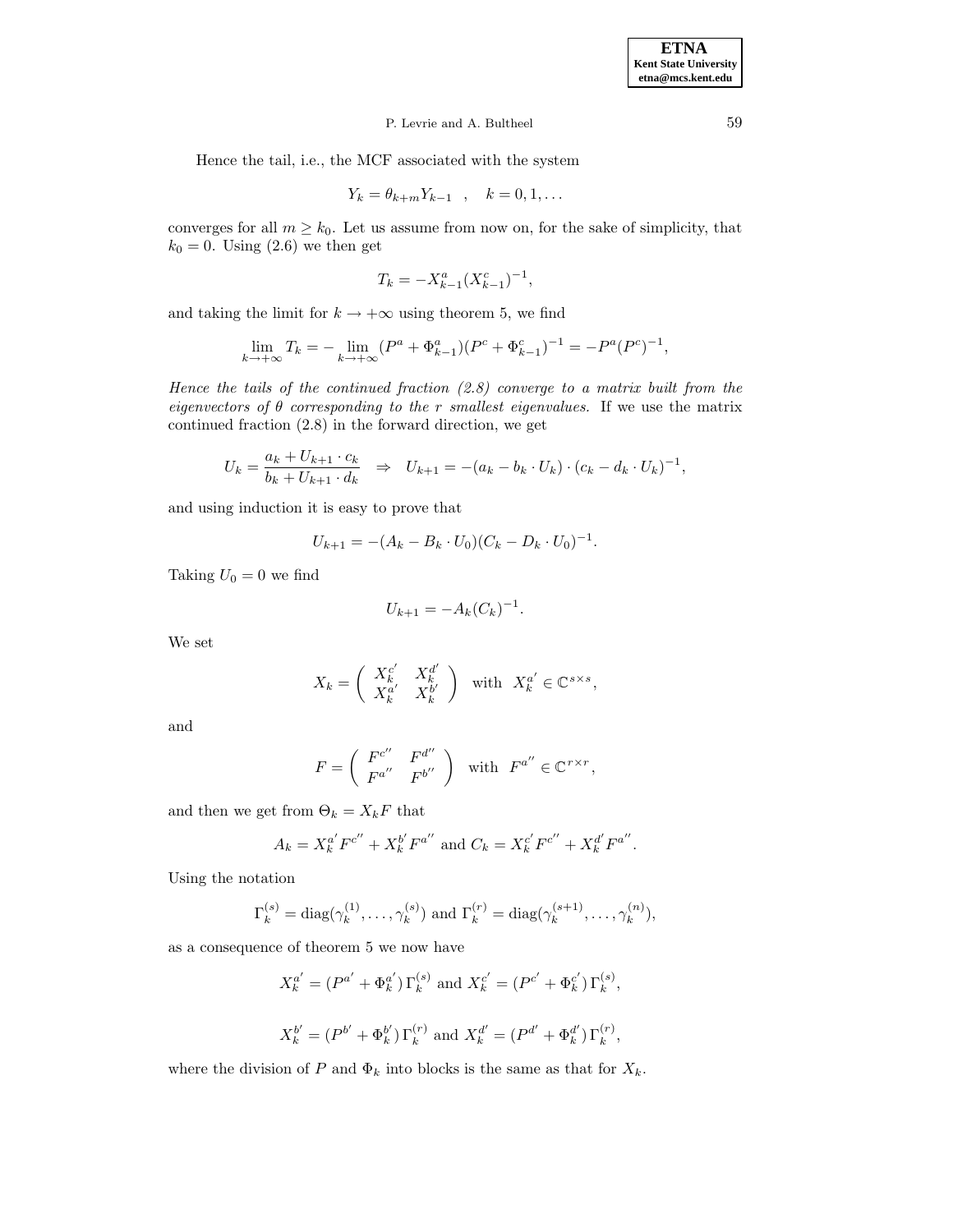If the matrix  $F^{a''}$  is regular, we can write

$$
U_{k+1} = -A_k (C_k)^{-1} = -A_k (F^{a''})^{-1} (\Gamma_k^{(r)})^{-1} \left[ C_k (F^{a''})^{-1} (\Gamma_k^{(r)})^{-1} \right]^{-1}
$$

with

$$
A_k(F^{a''})^{-1}(\Gamma_k^{(r)})^{-1} = (P^{a'} + \Phi_k^{a'})\Gamma_k^{(s)}F^{c''}(F^{a''})^{-1}(\Gamma_k^{(r)})^{-1} + P^{b'} + \Phi_k^{b'}
$$
 and

$$
C_k(F^{a''})^{-1}(\Gamma_k^{(r)})^{-1} = (P^{c'} + \Phi_k^{c'})\Gamma_k^{(s)}F^{c''}(F^{a''})^{-1}(\Gamma_k^{(r)})^{-1} + P^{d'} + \Phi_k^{d'}.
$$

Since

$$
\lim_{k \to +\infty} \Gamma_k^{(s)} F^{c''} (F^{a''})^{-1} (\Gamma_k^{(r)})^{-1} = 0,
$$

we obtain

$$
\lim_{k \to +\infty} U_{k+1} = -P^{b'}(P^{d'})^{-1},
$$

if the matrix  $P^{d'}$  is regular. Hence the sequence  $U_k$  generated by

$$
U_0 = 0, \quad U_{k+1} = -(a_k - b_k \cdot U_k) \cdot (c_k - d_k \cdot U_k)^{-1},
$$

and obtained by using (2.8) in the forward direction, converges to

$$
-\left(\begin{array}{ccc} p_{r+1}^{(s+1)} & \ldots & p_{r+1}^{(n)} \\ \vdots & & \vdots \\ p_n^{(s+1)} & \ldots & p_n^{(n)} \end{array}\right)\left(\begin{array}{ccc} p_1^{(s+1)} & \ldots & p_1^{(n)} \\ \vdots & & \vdots \\ p_r^{(s+1)} & \ldots & p_r^{(n)} \end{array}\right)^{-1},
$$

a matrix built from the eigenvectors of  $\theta$  corresponding to the r largest eigenvalues. We now apply these results to the first-order recurrence system

$$
Y_k = \theta_k^{-1} Y_{k-1},
$$

and we write

$$
\theta_k^{-1} = \left( \begin{array}{cc} \hat{c}_k & \hat{d}_k \\ \hat{a}_k & \hat{b}_k \end{array} \right).
$$

Then the sequence  $U_k$  generated by

(8.3) 
$$
U_0 = 0, \quad U_{k+1} = -(\hat{a}_k - \hat{b}_k \cdot U_k) \cdot (\hat{c}_k - \hat{d}_k \cdot U_k)^{-1}
$$

will converge to

$$
-\left(\begin{array}{ccc} p_{r+1}^{(r)} & \ldots & p_{r+1}^{(1)} \\ \vdots & & \vdots \\ p_n^{(r)} & \ldots & p_n^{(1)} \end{array}\right)\left(\begin{array}{ccc} p_1^{(r)} & \ldots & p_1^{(1)} \\ \vdots & & \vdots \\ p_r^{(r)} & \ldots & p_r^{(1)} \end{array}\right)^{-1},
$$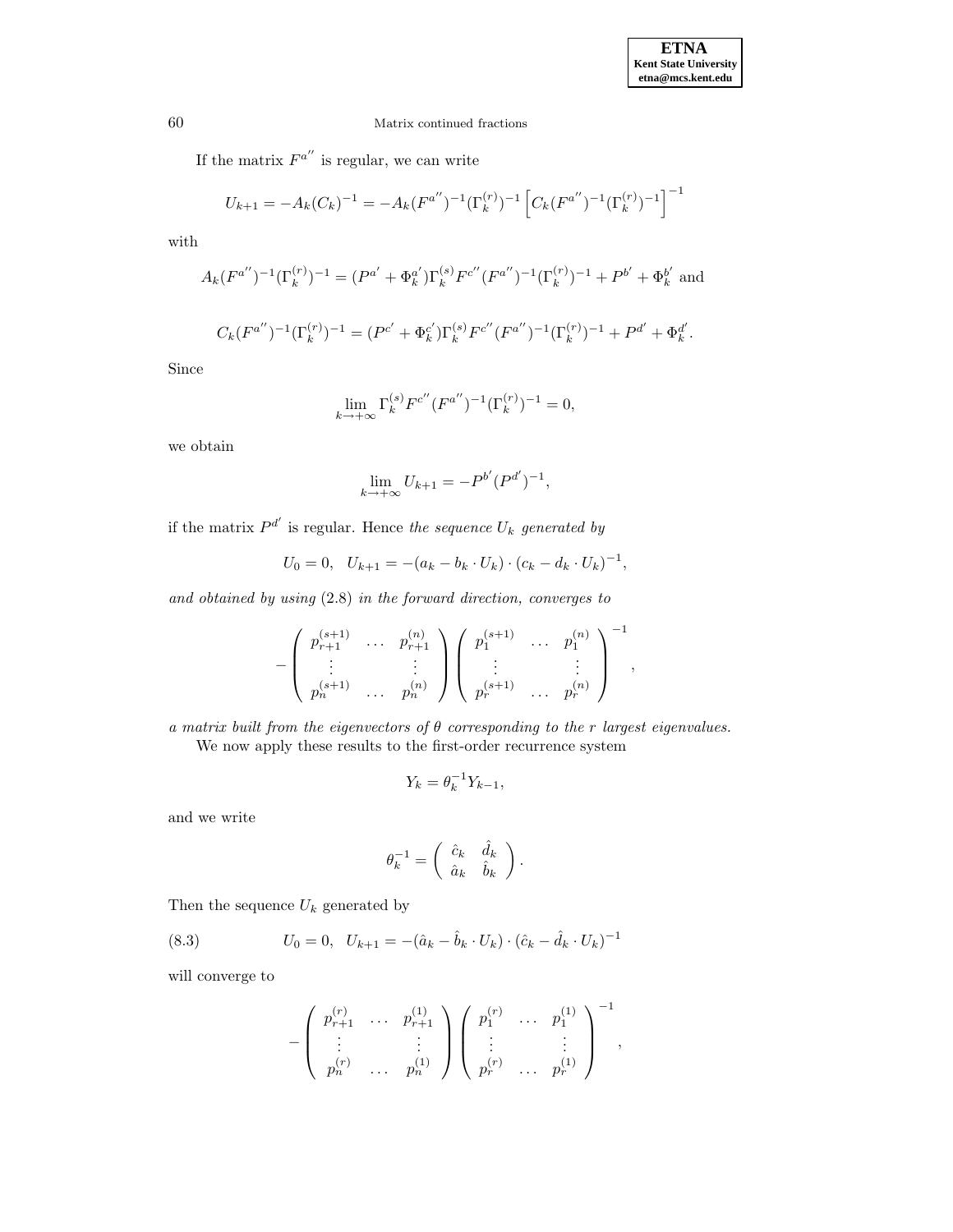# P. Levrie and A. Bultheel 61

since  $p^{(r)}, \ldots, p^{(1)}$  are the eigenvectors of  $\theta_k^{-1}$  corresponding to the r largest eigenvalues. The matrix above is equal to  $-P_a \cdot (P_c)^{-1}$ . Now the recurrence (8.3) can be rewritten as

$$
U_{k+1} = \frac{a_k + U_k \cdot c_k}{b_k + U_k \cdot d_k}
$$

since

$$
(b_k + U_k \cdot d_k)^{-1} \cdot (a_k + U_k \cdot c_k) = -(\hat{a}_k - \hat{b}_k \cdot U_k) \cdot (\hat{c}_k - \hat{d}_k \cdot U_k)^{-1}
$$

which follows easily from the identity

$$
\left(\begin{array}{cc} c_k & d_k \\ a_k & b_k \end{array}\right) \cdot \left(\begin{array}{cc} \hat{c}_k & \hat{d}_k \\ \hat{a}_k & \hat{b}_k \end{array}\right) = I_n.
$$

Hence we reach the following conclusion the sequence  $U_k$  generated by

$$
U_0 = 0, \quad U_{k+1} = \frac{a_k + U_k \cdot c_k}{b_k + U_k \cdot d_k}
$$

converges to

$$
-P^a \cdot (P^c)^{-1} = \lim_{k \to +\infty} T_k.
$$

If  $r = s = 1$ ,  $c_k = 0$  and  $d_k = 1$  for all k, this sequence is called the reverse continued fraction associated with (2.8) and it was studied by J. Gill in the papers [7], [8], and [9]. The sequence  $U_k$  may be used to accelerate the convergence of the given MCF : with (2.8) and theorem 2 it is easy to prove that

$$
T_0 = S_k(T_{k+1}).
$$

Hence it follows from the previous result that instead of using  $S_k(0)$  as an approximation to  $T_0$  for some large value of k, it is better to use

$$
S_k(U_{k+1})
$$

with  $U_k$  defined and calculated as above.

**9. Duality.** In section 2 we defined the division of matrices as a left division:

$$
\frac{P}{Q} = Q^{-1}P.
$$

Using the right division instead would give a completely dual development. As we saw in the previous sections, such right divisions appear if we invert a linear fractional transformation such as  $(2.9)$ : if  $Z = t(W)$  is defined by

$$
Z = t(W) = (b + W \cdot d)^{-1}(a + W \cdot c),
$$

then we have that

$$
W = t^{-1}(Z) = (-a + b \cdot Z)(c - d \cdot Z)^{-1}.
$$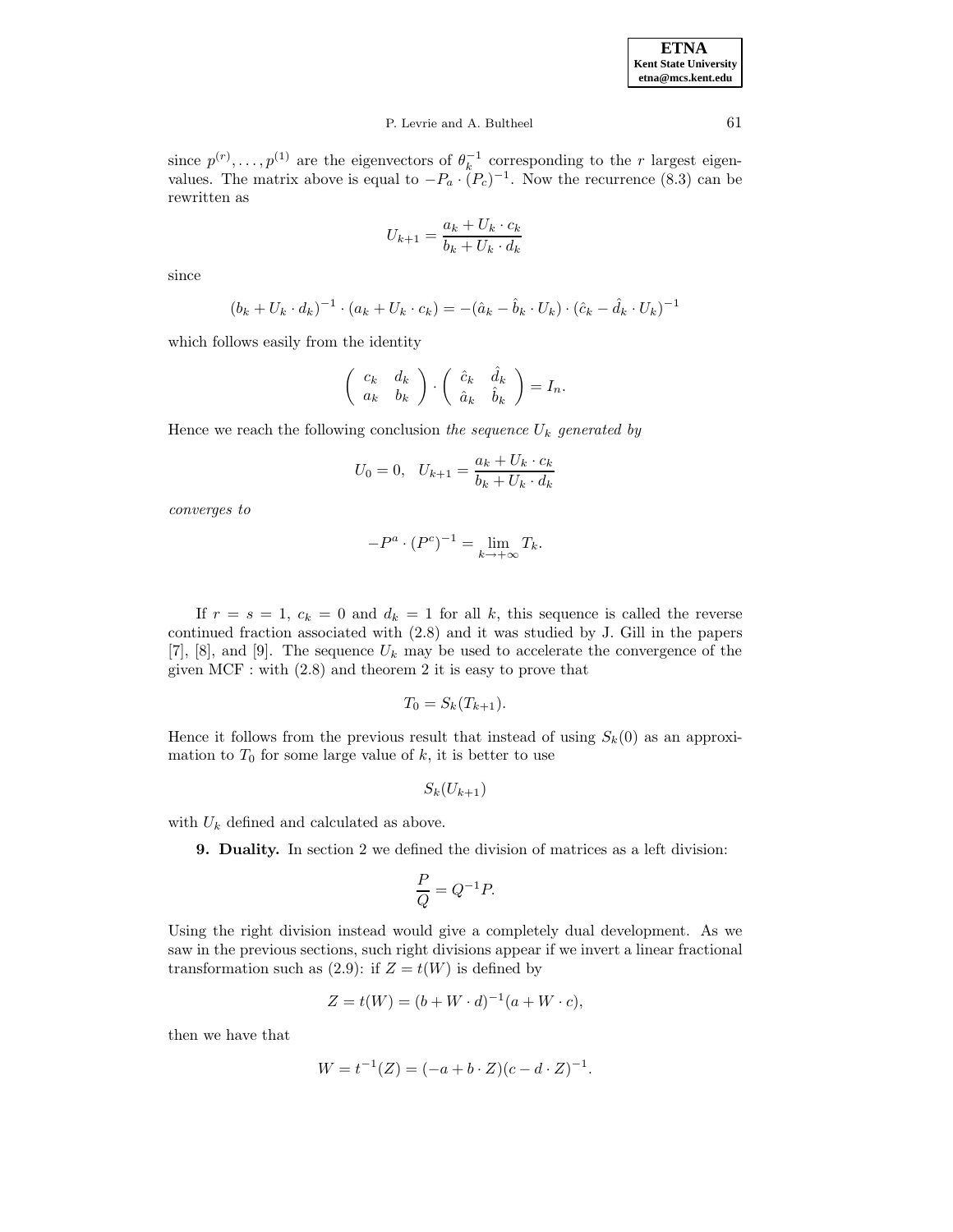Note that the coefficients b and d appear on the left of  $Z$ , while d and c are on the right of W in the definition of t. Therefore it is obvious that the  $\theta$ -multiplication will shift to the other side. Thus if  $Z = Z_1^{-1}Z_2$  and  $W = W_2W_1^{-1}$ , then

$$
(Z_2 Z_1) = (W I_r)\theta \Rightarrow \begin{pmatrix} W_2 \\ W_1 \end{pmatrix} = \hat{\theta} \begin{pmatrix} Z \\ I_s \end{pmatrix}, \text{ with } \hat{\theta} = \begin{pmatrix} b & -a \\ -d & c \end{pmatrix}.
$$

Note that even though t and  $t^{-1}$  are each others inverse,  $\theta$  and  $\hat{\theta}$  are not inverses. Only in the real scalar case  $(r = s = 1)$  we have  $\hat{\theta} \theta^{\tau} = (\det \theta) I_2$ . So if we replace  $\hat{\theta}$ by  $\tilde{\theta} = \hat{\theta}/\text{det}\theta$  in the scalar case, we would have  $\tilde{\theta} = \theta^{-\tau}$ .

The recurrence system

$$
(9.1)\t\t Y_k = \theta_k^{-\tau} Y_{k-1}
$$

is called the adjoint system of  $(2.1)$  (see [1]). If  $X_k$  is a fundamental system of solutions of (2.1), then  $X_k^{-\tau}$  is a fundamental system of solutions of the adjoint system (9.1).

If we use the following notation for the blocks of  $\Theta_k^{-\tau}$ :

$$
\Theta_k^{-\tau} = \begin{pmatrix} B'_k & -A'_k \\ -D'_k & C'_k \end{pmatrix} \quad \text{with} \quad B'_k \in \mathbb{C}^{r \times r};
$$

then it is easy to prove that the  $k$ -th approximant of the MCF associated with  $(2.1)$ can be recovered from the blocks of  $\Theta_k^{-\tau}$  in the following way:

$$
\frac{A_k}{B_k} = \left(\frac{A'_k}{B'_k}\right)^\tau.
$$

We note that for the *n*-th-order linear recurrence relation  $(3.2)$  the adjoint equation is given by

(9.2) 
$$
z_k = \alpha_{k+1}^{(n)} z_{k+1} + \alpha_{k+2}^{(n-1)} z_{k+2} + \ldots + \alpha_{k+n}^{(1)} z_{k+n}.
$$

This is related to our definition of adjoint because it can be shown [25] that if  $(x_k^{(1)}, x_k^{(2)}, \ldots, x_k^{(n)})^{\tau}$  is a solution of (9.1) with  $\theta_k$  as in (3.1), then  $z_k = x_k^{(n)}/\alpha_k^{(1)}$ satisfies (9.2).

#### REFERENCES

- [1] R. P. Agarwal, Difference equations and inequalities: theory, methods and applications, Marcel Dekker, Inc., New York, 1992.
- [2] C. D. AHLBRANDT, A Pincherle theorem for matrix continued fractions, J. Approx. Theory, 84 (1996), pp. 188-196.
- [3] M. G. DE BRUIN, *Generalized continued fractions and a multidimensional Padé Table*, Doctoral Thesis, Amsterdam, 1974.
- [4] J. R. CASH AND R. V. ZAHAR, A unified approach to recurrence algorithms, in Approximation and Computation, R. V. M. Zahar, ed., International Series of Numerical Mathematics Vol. 119, Birkhaüser Boston, 1994, pp. 97–120.
- [5] H. DENK AND M. RIEDERLE, A generalization of a theorem of Pringsheim, J. Approx. Theory, 35 (1982), pp. 355-366.
- [6] W. GAUTSCHI, Computational aspects of three-term recurrence relations, SIAM Review, 9 (1967), pp. 24–82.
- [7] J. GILL, The use of the sequence  $f_n(z) = f_n \circ f_{n-1} \circ \ldots \circ f_1(z)$  in computing fixed points of continued fractions, products and series, Appl. Num. Math., 8 (1991), pp. 469–476.
- [8] J. GILL, A note on the dynamics of the system  $F_n(z) = f_n(F_{n-1}(z)), f_n \to f$ , Comm. Anal. Theory Cont. Fractions, 1 (1992), pp. 35–40.